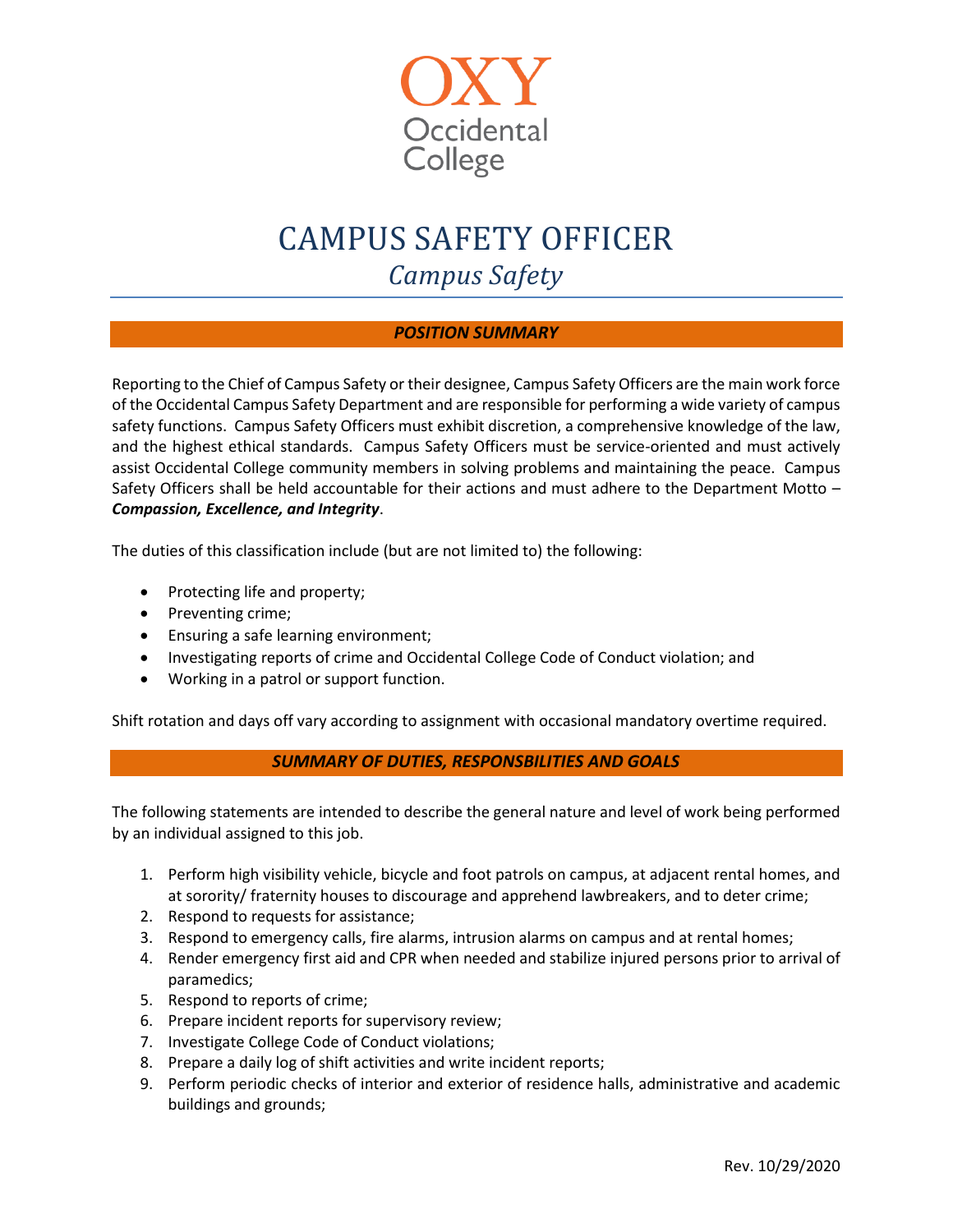- 10. Checking doors and windows to see that they are properly secured and detecting fire, safety and health hazards.
- 11. Write work requests to correct deficiencies;
- 12. Patrol parking areas;
- 13. Direct traffic;
- 14. Parking and vehicle permit enforcement;
- 15. Provide appropriate services consistent with College policies and practices to all members of the campus community and visitors: vehicle let-ins, vehicle battery jump-starts, information, directions to campus and assistance;
- 16. Provide dispatching services;
- 17. Receive incoming telephone calls and dispatch information/requests to officers working in the field;
- 18. Facilitate calls for emergency services;
- 19. Answer requests for information;
- 20. Provide access to authorized persons to College buildings and facilities;
- 21. Provide a presence at College sponsored events on and off campus;
- 22. Perform special assignments, post and surveillance details as required by circumstances;
- 23. Provide safety escorts on and off campus;
- 24. Interface with local police and fire agencies as appropriate;
- 25. Represent the College as appropriate in its relationships with the community, government agencies, professional societies and similar groups;
- 26. Stay abreast of pending changes to best practices in campus safety and community oriented policing strategies;
- 27. Participate in crime analysis and prepare crime data as applicable;
- 28. Perform assigned duties as requested.

#### **The following job accountabilities may be reassigned:**

1. Performs other duties as assigned or requested.

## *QUALIFICATIONS*

#### **Minimum Requirements:**

- Demonstrate the ability to *maintain a professional demeanor* in all situations.
- Ability to **communicate in a helpful, courteous, effective and professional manner** in person, by telephone, two way radio, and electronic media;
- **Candidates must exhibit excellent interpersonal and customer service skills.**
- Must have a valid California BSIS guard card, first aid, and CPR certification
- Mus have a valid California driver's license (with a clean driving record) and be able to be qualified as an Occidental College designated driver (subject to the specific requirements approved by the College's insurance carrier).
- Satisfactory completion of Peace Officers Standards & Training 832 P.C. and/or 832.2 P.C. course(s) required prior to appointment.
- **Candidates shall have a minimum of 1 year previous security/campus safety experience and or equivalent**.
- Must be able to compose and comprehend written reports.
- The position requires a physically agile person with the ability to:
	- o Lift 50 pounds or more
	- o Walk/stand without any restrictions
	- o Stoop and climb ladder/stool to a height of 8 feet or more